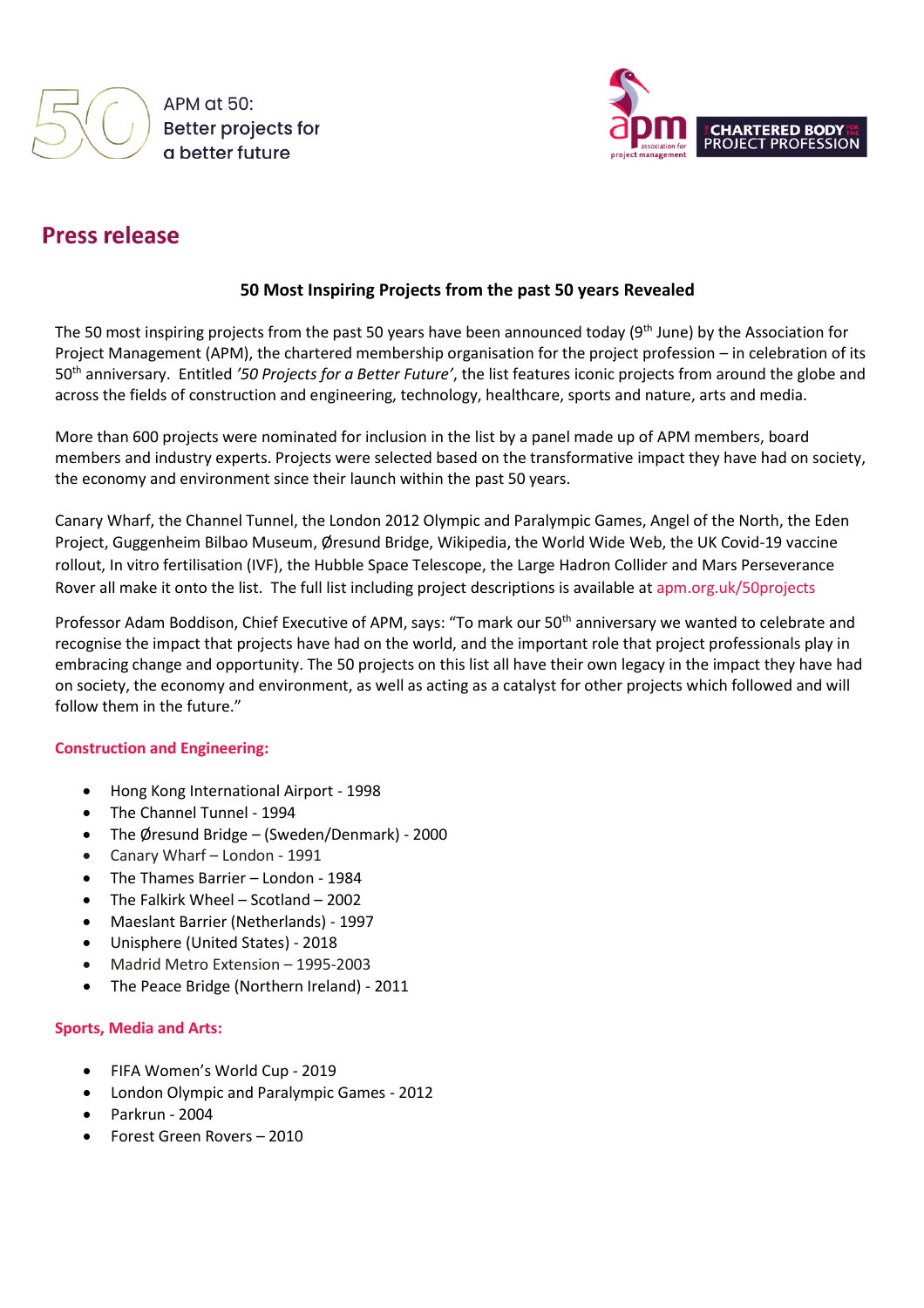

- Angel of the North 1998
- BBC Children in Need 1980
- Guggenheim Bilbao Museum 1997
- Hamiliton 2015
- [Tate Modern -](https://www.apm.org.uk/about-us/50-projects/healthcare/) 1994

#### **Healthcare [and Education:](https://www.apm.org.uk/about-us/50-projects/healthcare/)**

- HIV antiretroviral therapy Mid 1990s
- EPS Electronic Prescribing Service 2013
- Global Polio Eradication 1988
- HPV Vaccination 2008
- Human Genome Project 1990-2003
- In Vitro Fertilisation (IVF) 1978 (first IVF baby born)
- Tackling Poverty in Renfrewshire Programme 2014
- Vaccine taskforce & development 2020
- Educating girls in the Swat Valley 2013
- Netherlands cycling revolution 1970s
- Nepal earthquake response 2015

#### **[Science and Nature:](https://www.apm.org.uk/about-us/50-projects/science-and-nature/)**

- International Space Station 1998
- Howdon and Bran Sands Gas to Grid plants 2012
- Hubble Space Telescope 1990
- Kielder Reservoir 1982
- Large Hadron Collider 2008
- The Mars Perseverance Rover 2020
- Svalbard Global Seed Vault 2008
- The Eden Project 2001
- Cloning of Dolly the Sheep 1996
- The Voyager spacecraft programme 1977

#### **[Technology:](https://www.apm.org.uk/about-us/50-projects/technology/)**

- Amager Bakke 2017
- Global Positioning System (GPS) 1973
- The PACUNAM Lidar Initiative (discovery of Mayan cities) 2016
- Landsat 1972
- Raising the Mary Rose 1982
- The Train Protection and Warning System (TPWS) 2003
- The Eurofighter Typhoon 1983
- Wikipedia 2001
- World Wide Web 1989
- SWIFT banking service 1977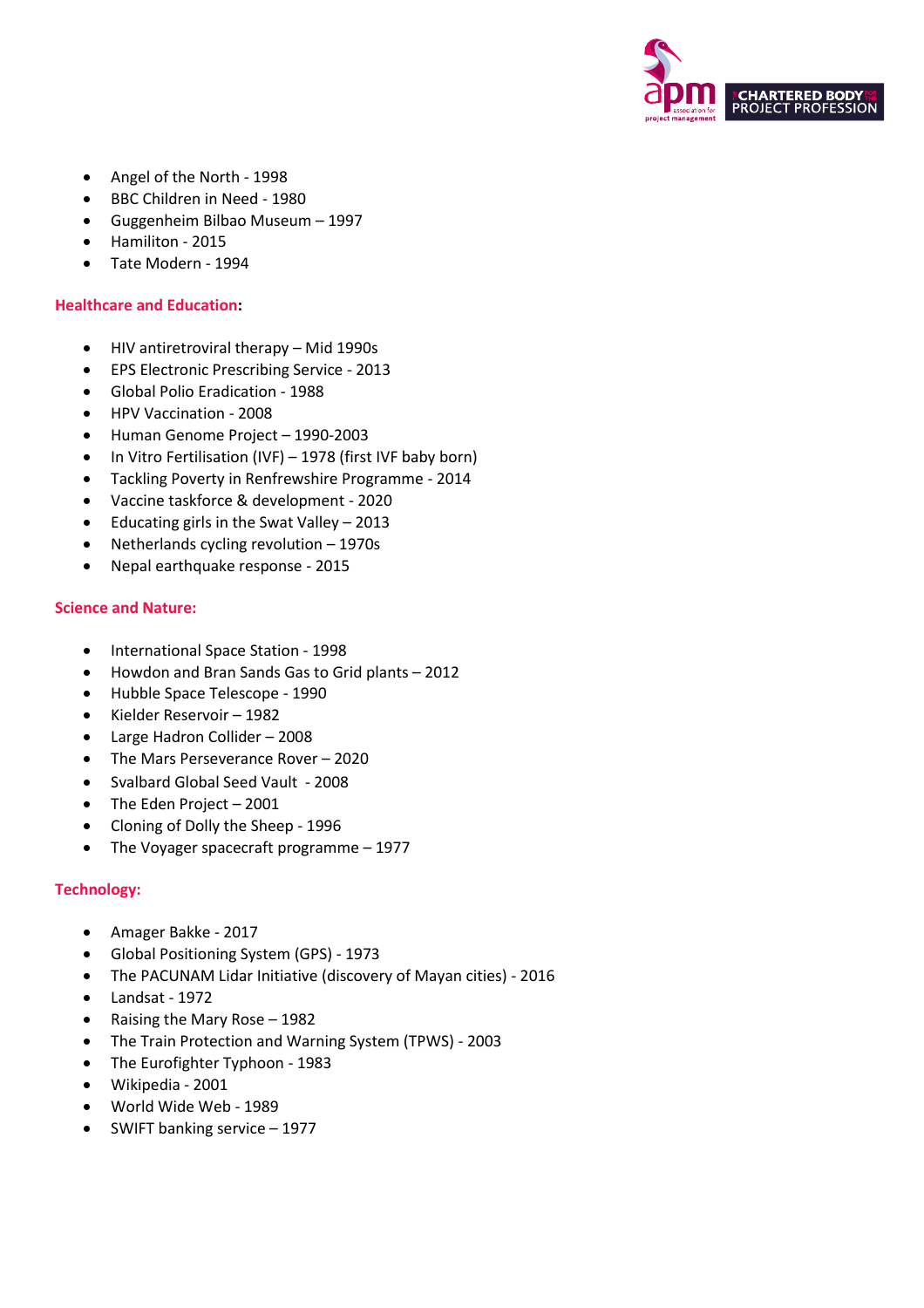

To see the full list of APMs '50 Projects for a Better Future' visit [apm.org.uk/50projects](https://www.apm.org.uk/50projects)

#### **-ENDS-**

For further media information or to speak with an APM spokesperson please contact:

Hayley Mountstevens, Communications and PR Officer at APM, email[: Hayley.mountstevens@apm.org.uk](mailto:Hayley.mountstevens@apm.org.uk) Tel: 07866 800 539

#### **About Association for Project Management (APM)**

APM is the Association for Project Management, a professional membership organisation that sets the standards for the project profession and the only chartered organisation representing the project profession in the world. As a registered charity, APM provides education, qualifications, networking opportunities, research, resources, events and best practice guidance for the project community, helping the profession deliver better.

APM currently has over 35,000 members and more than 450 corporate partners based in over 128 countries across the world. Please see [apm.org.uk](about:blank) for further details.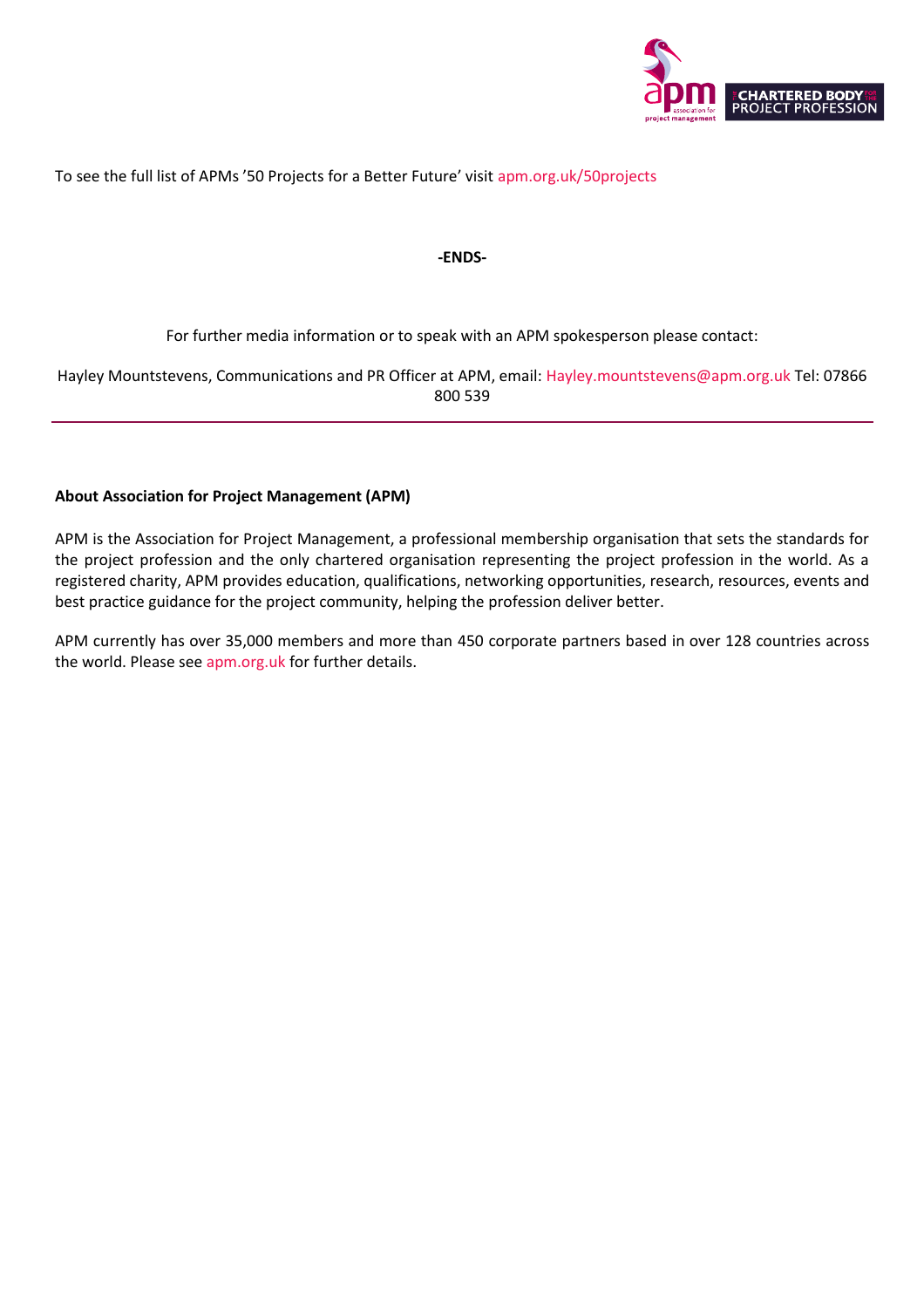